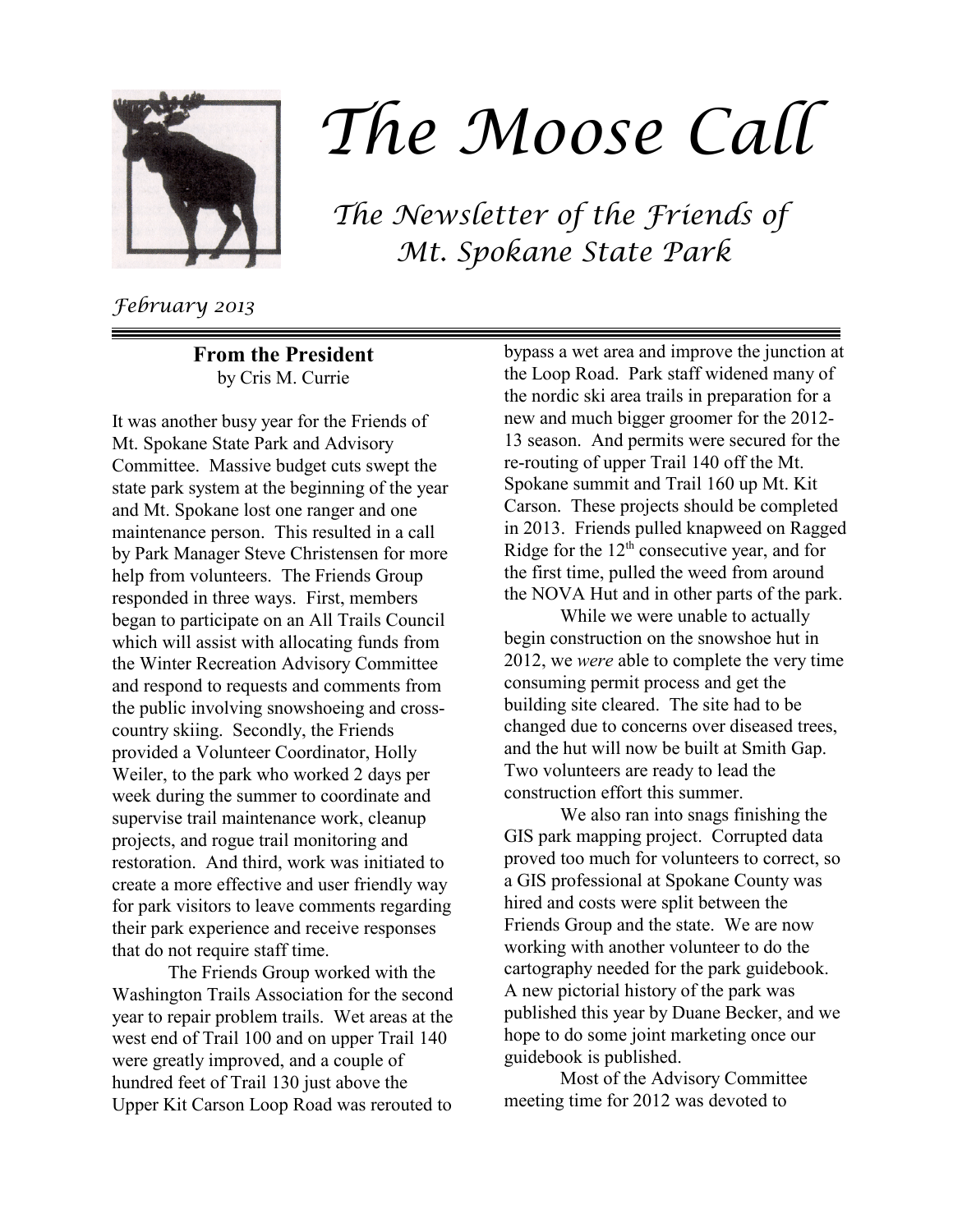revising the park's trail plan that was approved August, 2010. The group worked with the local mountain biking club on a plan to both improve park trails for biking and create safer conditions for other trail users. After much discussion, the group reached consensus and submitted its recommendations to Olympia staff at the end of December.

And finally, the Friends Group was very excited to start working with Eric Sawyer, CEO of the Spokane Regional Sports Commission and former member of the Advisory Committee, and Jim van Loben Sels, General Manager of Arbor Crest Winery, who joined the Washington State Parks Foundation board as the first representatives from Eastern Washington.

## **Trail Plan Amended**

Over the last 20 years, change at Mt. Spokane State Park has seemed almost imperceptibly slow, but that pace has dramatically picked up over the last two years as long term planning projects near completion. Even the master trail plan produced by the Mt. Spokane Advisory Committee and approved by the Parks Commission in August, 2010, is already in need of major revisions, largely due to changes in recreational use brought about by mountain bikes.

Olympia and local Parks staff, the Advisory Committee, and the Evergreen Mountain Bike Alliance have been working hard over the last two years to create a plan for improving opportunities for mountain biking at Mt. Spokane while protecting the delicate natural resources and ensuring the safety of other trail users. As recommended by the Advisory Committee, the plan calls for increasing the separation between users of high speed, downhill bikes and other trail users. The Committee recommends accomplishing this in a couple of stages.

First, while all trails would remain multi-use, Trail 140, from the summit to the

Bear Creek Lodge boundary will be designated as the primary downhill bike route until a more suitable route can be built. To make it even more attractive to the gravity riders, two uphill sections in the current trail will be rerouted this summer so that the entire trail will be downhill, except for one short section near the bottom. The run is entirely single track except for a half mile of fire road south of Smith Gap. So with much more single track and continuous downhill than any other route in the park, it is expected that Trail 140 will become the run of choice for high speed riders, leaving Trails 110 and 100 for slower riders and other trail users. Warnings regarding the need to expect downhill bike traffic will be placed along Trail 140, but cyclists will still be required to yield to other users according to the yield triangle.



Stage 2 involves creating an even more attractive option for the gravity riders that further separates them from other users. During the summer of 2014, construction is planned for Trail 290 in the alpine ski area from the summit to the bottom of the B-29 ski run (Trail 130). It will be designed and largely built by those who will use it. From Trail 130, the route will utilize existing Trail 132 to connect to Trails 120 and 122 to the park entrance trailhead. The short uphill sections and the steep downhill sections of these fire roads will be rerouted with single track trail and features for extra challenge. Trail 290 will be exclusively for downhill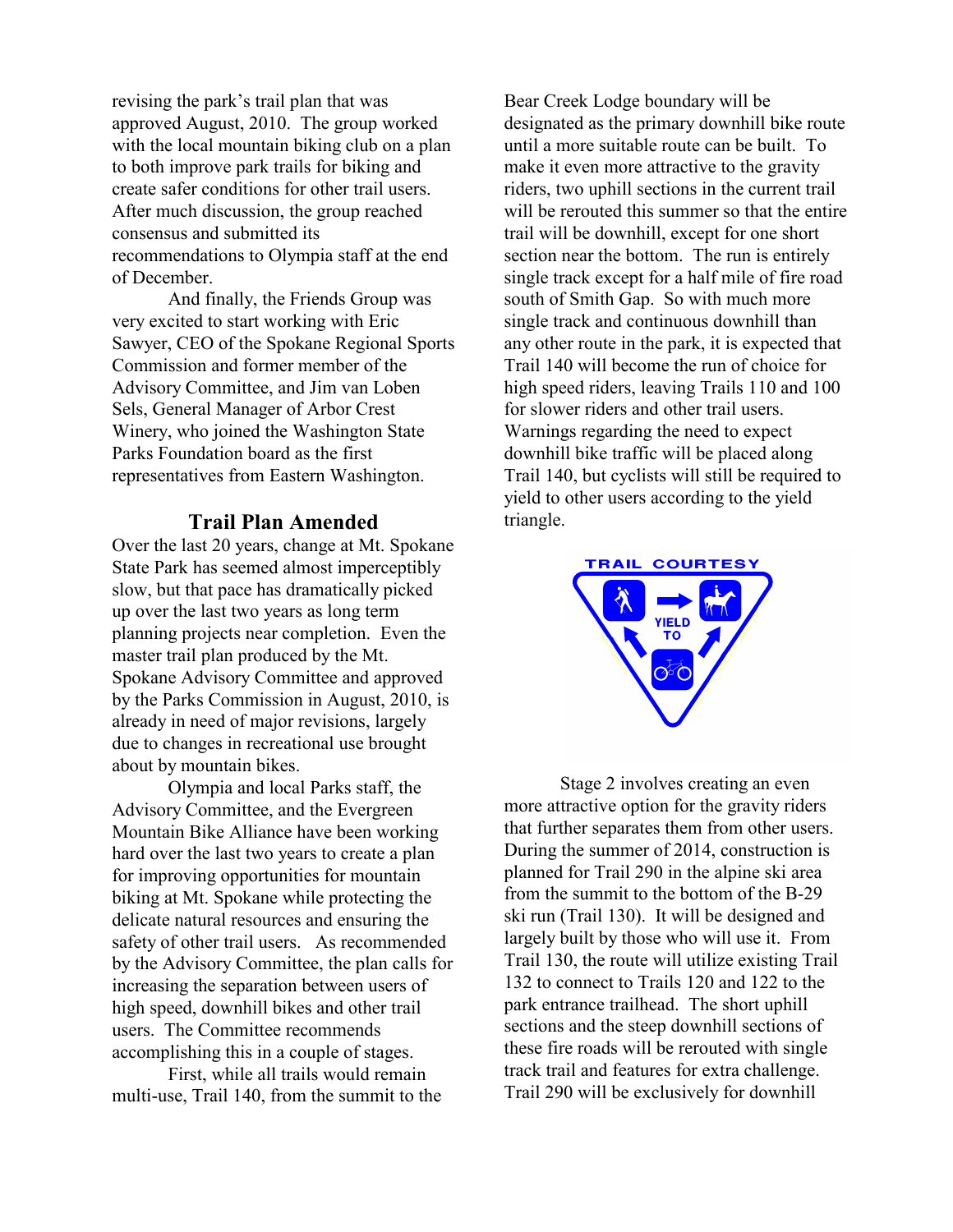riding, and downhill riders will have the right-of-way on the rest of the route.

Finally, in order to complete an alternative summit route for equestrians and hikers, the Committee recommends building Trail 138 between the campground and the summit. This trail would connect to Trails 130 and 131 for a route to/from the Lower Selkirk parking area and downhill biking would be prohibited.

## **Nordic Area Expands**

This season, the nordic ski area at Mt. Spokane expanded again, adding about 15km to the groomed trail system for a total of about 51km or 32 miles. The Inland Empire Paper Company (IEPCO) tentatively closed its properties to snowmobiling in 2010. Since that closure is continuing, the company allowed park staff to groom three additional roads for skiing that were formerly groomed for snowmobiling. The timing of this move was perfect, since it coincided with the



George Momany and new groomer

purchase of a brand new nordic groomer that has twice the power and is wider than the old groomer. It's now possible to groom a much larger area in less time than it took to groom the main trails. Purchased with Sno-Park funds, this new \$300,000 machine is a Prinoth BR 350 with a 355 hp Caterpillar turbo diesel engine. It is also expected to



Paul Buckland getting award

have fewer breakdowns and be easier to repair when it does break down than the old groomer, which the park will continue to use as well.

On December 22, 2012, the Spokane Nordic Ski Education Foundation held a ceremony at the Selkirk Lodge to officially open the new trails, display the new groomer, and honor Paul Buckland, the IEPCO Forest Resource Manager who has been in the tough position of making the recommendations regarding recreational use to company owners.

The nordic expansion began during the spring and summer of 2007, when Advisory Committee members Cris Currie, Lew Persons, Mark Augenstine, and George Momany began meeting with Park Manager Steve Christensen, snowmobile groomer Bruce Garber, and Paul Buckland to craft an expansion plan that would not sacrifice total snowmobile trail mileage. Ultimately, one of the options researched and mapped by Cris was chosen. As a result, IEPCO built two new connecting roads that completed new loops for the snowmobilers, leaving the road called M-17, and the trails now called Moose Meadows, Ridge Run, The Wall, Paper Trail, and Buck Land, for nordic skiing. Money for the expansion was very quickly raised by Spokane Nordic and the trails were groomed for the 2007–08 season.